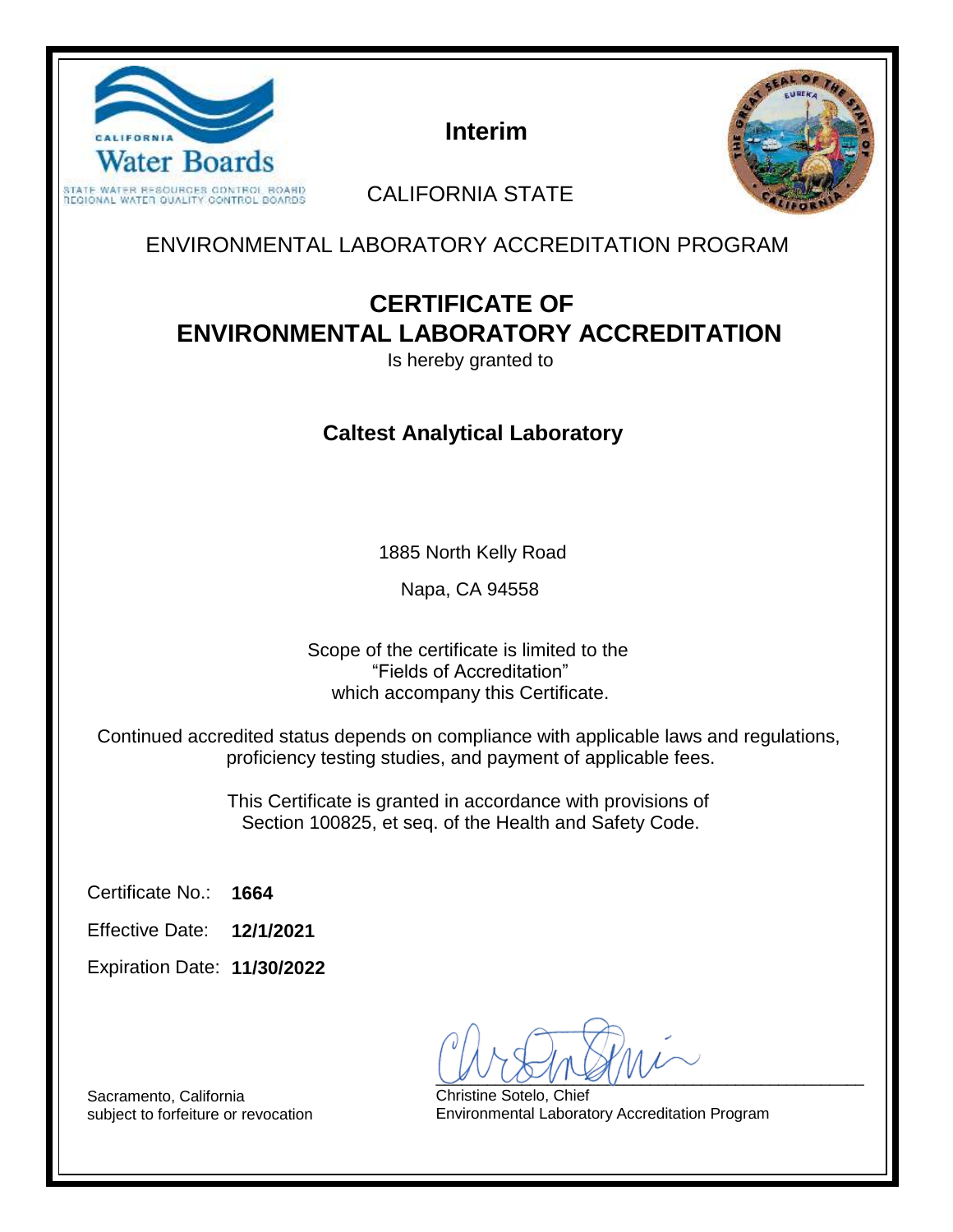

### **CALIFORNIA STATE ENVIRONMENTAL LABORATORY ACCREDITATION PROGRAM Fields of Accreditation**



#### **Caltest Analytical Laboratory**

Napa, CA 94558 Phone: 7072584000

**Certificate Number: 1664 Expiration Date:11/30/2022** 1885 North Kelly Road **INTERIM**

| Field of Accreditation:101 - Microbiology of Drinking Water |     |                                                                         |                    |  |  |
|-------------------------------------------------------------|-----|-------------------------------------------------------------------------|--------------------|--|--|
| 101.010 001                                                 |     | Heterotrophic Bacteria                                                  | SM 9215 B          |  |  |
| 101.010 002                                                 |     | Heterotrophic Bacteria                                                  | SimPlate           |  |  |
| 101.020                                                     | 004 | <b>Total Coliform (Enumeration)</b>                                     | SM 9221 B.C        |  |  |
| 101.020                                                     | 005 | Fecal Coliform (Enumeration)                                            | SM 9221 B,E        |  |  |
| 101.050                                                     | 001 | Total Coliform P/A                                                      | SM 9223 B Colilert |  |  |
| 101.050                                                     | 002 | E. coli P/A                                                             | SM 9223 B Colilert |  |  |
| 101.050                                                     | 003 | <b>Total Coliform (Enumeration)</b>                                     | SM 9223 B Colilert |  |  |
| 101.050                                                     | 004 | E. coli (Enumeration)                                                   | SM 9223 B Colilert |  |  |
| 101.170 001                                                 |     | Enterococci                                                             | Enterolert         |  |  |
|                                                             |     | Field of Accreditation:102 - Inorganic Chemistry of Drinking Water      |                    |  |  |
| 102.030                                                     | 003 | Chloride                                                                | EPA 300.0          |  |  |
| 102.030                                                     | 005 | Fluoride                                                                | EPA 300.0          |  |  |
| 102.030                                                     | 006 | Nitrate (as N)                                                          | EPA 300.0          |  |  |
| 102.030                                                     | 009 | Sulfate (as SO4)                                                        | EPA 300.0          |  |  |
| 102.095                                                     | 001 | Turbidity                                                               | SM 2130 B-2001     |  |  |
| 102.100                                                     | 001 | Alkalinity                                                              | SM 2320 B-1997     |  |  |
| 102.121                                                     | 001 | Hardness                                                                | SM 2340 C-1997     |  |  |
| 102.130                                                     | 001 | Specific Conductance                                                    | SM 2510 B-1997     |  |  |
| 102.140                                                     | 001 | Residue, Filterable TDS                                                 | SM 2540 C-1997     |  |  |
| 102.175                                                     | 001 | Chlorine, Free                                                          | SM 4500-CI G-2000  |  |  |
| 102.175                                                     | 002 | Chlorine, Total Residual                                                | SM 4500-CI G-2000  |  |  |
| 102.190                                                     | 001 | Cyanide, Total                                                          | SM 4500-CN E-1999  |  |  |
| 102.203                                                     | 001 | Hydrogen lon (pH)                                                       | SM 4500-H+ B-2000  |  |  |
| 102.220                                                     | 001 | Nitrite (as N)                                                          | SM 4500-NO2 B-2000 |  |  |
| 102.240                                                     | 001 | Phosphate, Ortho (as P)                                                 | SM 4500-P E-1999   |  |  |
| 102.260                                                     | 001 | Organic Carbon-Total (TOC)                                              | SM 5310 B-2000     |  |  |
| 102.261                                                     | 001 | Dissolved Organic Carbon (DOC)                                          | SM 5310 B-2000     |  |  |
| 102.270                                                     | 001 | Surfactants                                                             | SM 5540 C-2000     |  |  |
| 102.280 001                                                 |     | <b>UV254</b>                                                            | SM 5910 B-2011     |  |  |
|                                                             |     | Field of Accreditation: 103 - Toxic Chemical Elements of Drinking Water |                    |  |  |
| 103.140                                                     | 001 | Aluminum                                                                | EPA 200.8          |  |  |
| 103.140                                                     | 002 | Antimony                                                                | EPA 200.8          |  |  |
| 103.140 003                                                 |     | Arsenic                                                                 | EPA 200.8          |  |  |

As of 4/28/2022 , this list supersedes all previous lists for this certificate number. Customers: Please verify the current accreditation standing with the State. Page 1 of 14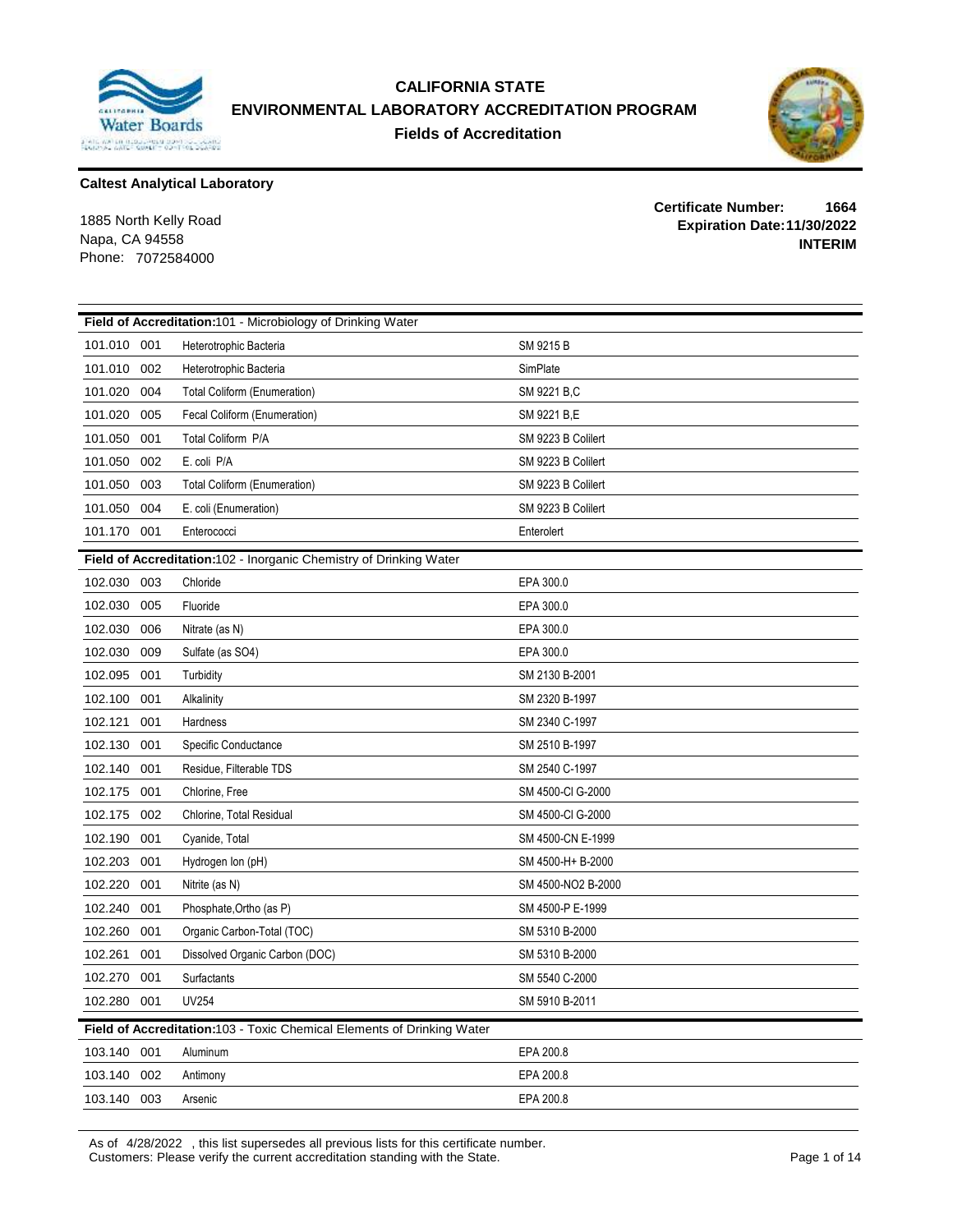| 103.140     | 004 | Barium                                                                    | EPA 200.8 |
|-------------|-----|---------------------------------------------------------------------------|-----------|
| 103.140     | 005 | Beryllium                                                                 | EPA 200.8 |
| 103.140     | 006 | Cadmium                                                                   | EPA 200.8 |
| 103.140     | 007 | Chromium                                                                  | EPA 200.8 |
| 103.140     | 008 | Copper                                                                    | EPA 200.8 |
| 103.140     | 009 | Lead                                                                      | EPA 200.8 |
| 103.140     | 010 | Manganese                                                                 | EPA 200.8 |
| 103.140     | 012 | Nickel                                                                    | EPA 200.8 |
| 103.140     | 013 | Selenium                                                                  | EPA 200.8 |
| 103.140     | 014 | Silver                                                                    | EPA 200.8 |
| 103.140     | 015 | Thallium                                                                  | EPA 200.8 |
| 103.140     | 016 | Zinc                                                                      | EPA 200.8 |
| 103.140     | 017 | Boron                                                                     | EPA 200.8 |
| 103.140     | 018 | Vanadium                                                                  | EPA 200.8 |
| 103.160     | 001 | Mercury                                                                   | EPA 245.1 |
|             |     | Field of Accreditation:104 - Volatile Organic Chemistry of Drinking Water |           |
| 104.040 001 |     | Benzene                                                                   | EPA 524.2 |
| 104.040     | 007 | n-Butylbenzene                                                            | EPA 524.2 |
| 104.040     | 008 | sec-Butylbenzene                                                          | EPA 524.2 |
| 104.040     | 011 | Chlorobenzene                                                             | EPA 524.2 |
| 104.040     | 015 | 2-Chlorotoluene                                                           | EPA 524.2 |
| 104.040     | 016 | 4-Chlorotoluene                                                           | EPA 524.2 |
| 104.040     | 019 | 1,3-Dichlorobenzene                                                       | EPA 524.2 |
| 104.040     | 020 | 1,2-Dichlorobenzene                                                       | EPA 524.2 |
| 104.040     | 021 | 1,4-Dichlorobenzene                                                       | EPA 524.2 |
| 104.040     | 022 | Dichlorodifluoromethane                                                   | EPA 524.2 |
| 104.040     | 023 | 1,1-Dichloroethane                                                        | EPA 524.2 |
| 104.040     | 024 | 1,2-Dichloroethane (Ethylene Dichloride)                                  | EPA 524.2 |
| 104.040     | 025 | 1,1-Dichloroethylene (1,1-Dichloroethene)                                 | EPA 524.2 |
| 104.040 026 |     | cis-1,2-Dichloroethylene (cis 1,2 Dichloroethene)                         | EPA 524.2 |
| 104.040 028 |     | Dichloromethane (Methylene Chloride)                                      | EPA 524.2 |
| 104.040     | 029 | 1,2-Dichloropropane                                                       | EPA 524.2 |
| 104.040     | 033 | cis-1,3-Dichloropropylene (cis 1,3 Dichloropropene)                       | EPA 524.2 |
| 104.040     | 034 | trans-1,3-Dichloropropylene (trans-1,3 Dichloropropene)                   | EPA 524.2 |
| 104.040     | 035 | Ethylbenzene                                                              | EPA 524.2 |
| 104.040     | 037 | Isopropylbenzene                                                          | EPA 524.2 |
| 104.040     | 039 | Naphthalene                                                               | EPA 524.2 |
| 104.040     | 041 | N-propylbenzene                                                           | EPA 524.2 |
| 104.040     | 042 | Styrene                                                                   | EPA 524.2 |
| 104.040     | 043 | 1,1,1,2-Tetrachloroethane                                                 | EPA 524.2 |
| 104.040     | 044 | 1,1,2,2-Tetrachloroethane                                                 | EPA 524.2 |
| 104.040     | 045 | Tetrachloroethylene (Tetrachloroethene)                                   | EPA 524.2 |

As of 4/28/2022 , this list supersedes all previous lists for this certificate number. Customers: Please verify the current accreditation standing with the State. Page 2 of 14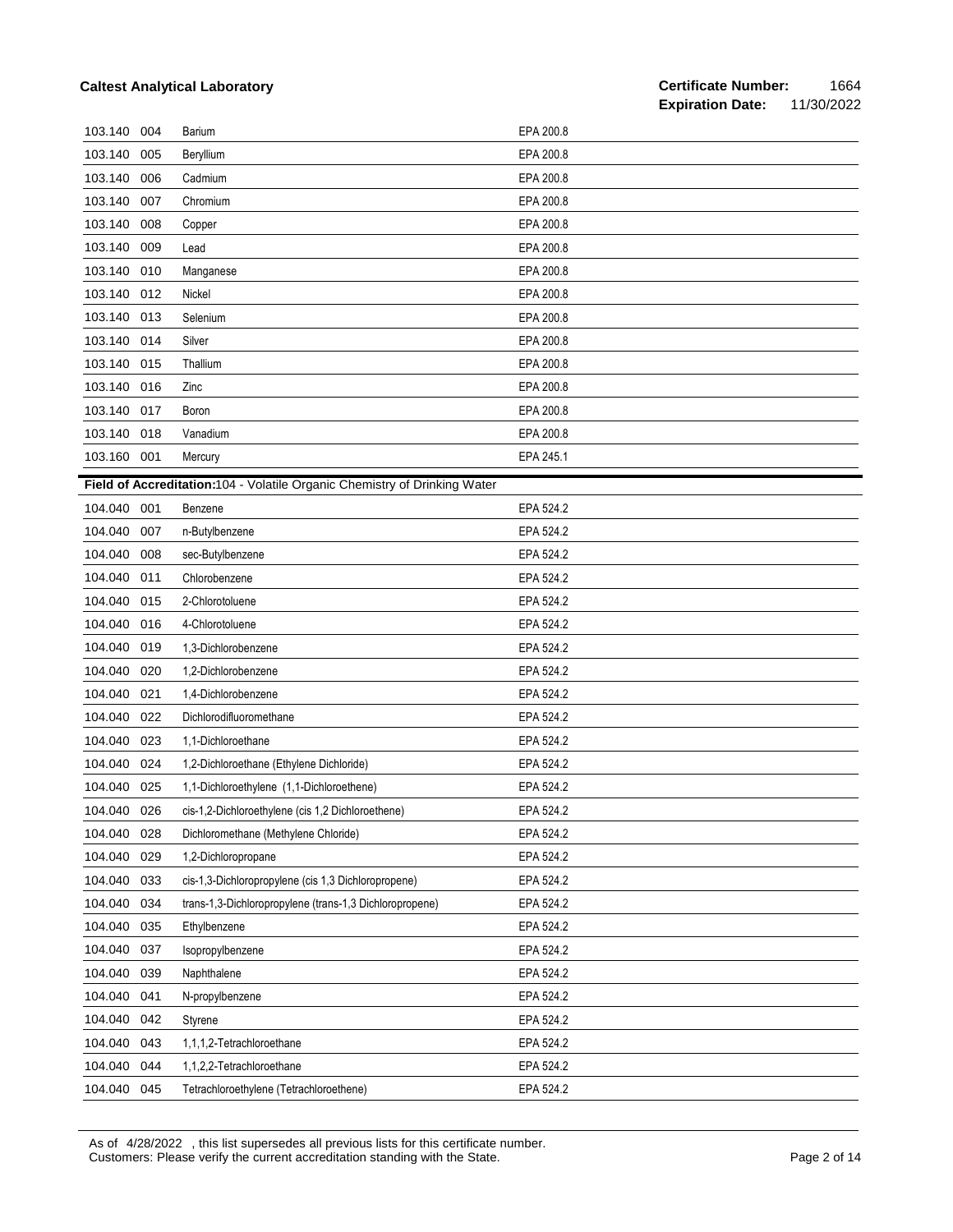| 104.040     | 046 | Toluene                                                                                       | EPA 524.2                 |
|-------------|-----|-----------------------------------------------------------------------------------------------|---------------------------|
| 104.040     | 047 | 1,2,3-Trichlorobenzene                                                                        | EPA 524.2                 |
| 104.040     | 048 | 1,2,4-Trichlorobenzene                                                                        | EPA 524.2                 |
| 104.040     | 050 | 1,1,2-Trichloroethane                                                                         | EPA 524.2                 |
| 104.040     | 052 | Trichlorofluoromethane                                                                        | EPA 524.2                 |
| 104.040     | 054 | 1,2,4-Trimethylbenzene                                                                        | EPA 524.2                 |
| 104.040     | 055 | 1,3,5-Trimethylbenzene                                                                        | EPA 524.2                 |
| 104.040     | 056 | Vinyl Chloride                                                                                | EPA 524.2                 |
| 104.045     | 001 | Bromodichloromethane                                                                          | EPA 524.2                 |
| 104.045     | 002 | <b>Bromoform</b>                                                                              | EPA 524.2                 |
| 104.045     | 003 | Chloroform                                                                                    | EPA 524.2                 |
| 104.045     | 004 | Dibromochloromethane (Chlorodibromomethane)                                                   | EPA 524.2                 |
| 104.050     | 002 | Methyl tert-butyl Ether (MTBE)                                                                | EPA 524.2                 |
| 104.050     | 003 | tert-Amyl Methyl Ether (TAME)                                                                 | EPA 524.2                 |
| 104.050     | 004 | Ethyl tert-butyl Ether (ETBE)                                                                 | EPA 524.2                 |
| 104.050     | 005 | Trichlorotrifluoroethane (Freon 113)                                                          | EPA 524.2                 |
| 104.050     | 006 | t-Butyl alcohol (2-Methyl-2-propanol)                                                         | EPA 524.2                 |
| 104.200     | 002 | 1,1,1-Trichloroethane                                                                         | EPA 524.2                 |
| 104.200     | 019 | Carbon Disulfide                                                                              | EPA 524.2                 |
| 104.200     | 020 | Carbon Tetrachloride                                                                          | EPA 524.2                 |
| 104.200     | 030 | Methyl isobutyl ketone (MIBK, 4-Methyl-2-pentanone)                                           | EPA 524.2                 |
| 104.200     | 039 | tert-Butylbenzene                                                                             | EPA 524.2                 |
| 104.200     | 042 | trans-1,2-Dichloroethylene (trans- 1,2 Dichloroethene)                                        | EPA 524.2                 |
| 104.200     | 044 | Trichloroethylene (Trichloroethene)                                                           | EPA 524.2                 |
| 104.200     | 102 | m+p-Xylene                                                                                    | EPA 524.2                 |
| 104.200     | 103 | o-Xylene                                                                                      | EPA 524.2                 |
|             |     | Field of Accreditation: 107 - Microbiological Methods for Non-Potable Water and Sewage Sludge |                           |
| 107.001     | 001 | <b>Total Coliform (Enumeration)</b>                                                           | SM 9221 B, C-2006         |
| 107.001     | 002 | Fecal Coliform (Enumeration)                                                                  | SM 9221 C,E-2006          |
| 107.011     | 001 | Enterococci                                                                                   | SM 9230 D-2007            |
| 107.013 001 |     | E. coli (Enumeration)                                                                         | SM 9223 B-2004 Colilert   |
| 107.017 001 |     | Enterococci                                                                                   | Enterolert                |
|             |     | Field of Accreditation:108 - Inorganic Constituents in Non-Potable Water                      |                           |
| 108.007 001 |     | Residue, Volatile                                                                             | EPA 160.4 (1971)          |
| 108.015     | 001 | Calcium                                                                                       | EPA 200.8 (1994 Rev. 5.4) |
| 108.015     | 002 | Magnesium                                                                                     | EPA 200.8 (1994 Rev. 5.4) |
| 108.015     | 003 | Potassium                                                                                     | EPA 200.8 (1994 Rev. 5.4) |
| 108.015     | 004 | Silica, Dissolved                                                                             | EPA 200.8 (1994 Rev. 5.4) |
| 108.015     | 005 | Sodium                                                                                        | EPA 200.8 (1994 Rev. 5.4) |
| 108.017     | 001 | <b>Bromide</b>                                                                                | EPA 300.0 (1993 Rev. 2.1) |
| 108.017     | 002 | Chloride                                                                                      | EPA 300.0 (1993 Rev. 2.1) |
| 108.017     | 003 | Fluoride                                                                                      | EPA 300.0 (1993 Rev. 2.1) |

As of 4/28/2022 , this list supersedes all previous lists for this certificate number. Customers: Please verify the current accreditation standing with the State. Page 3 of 14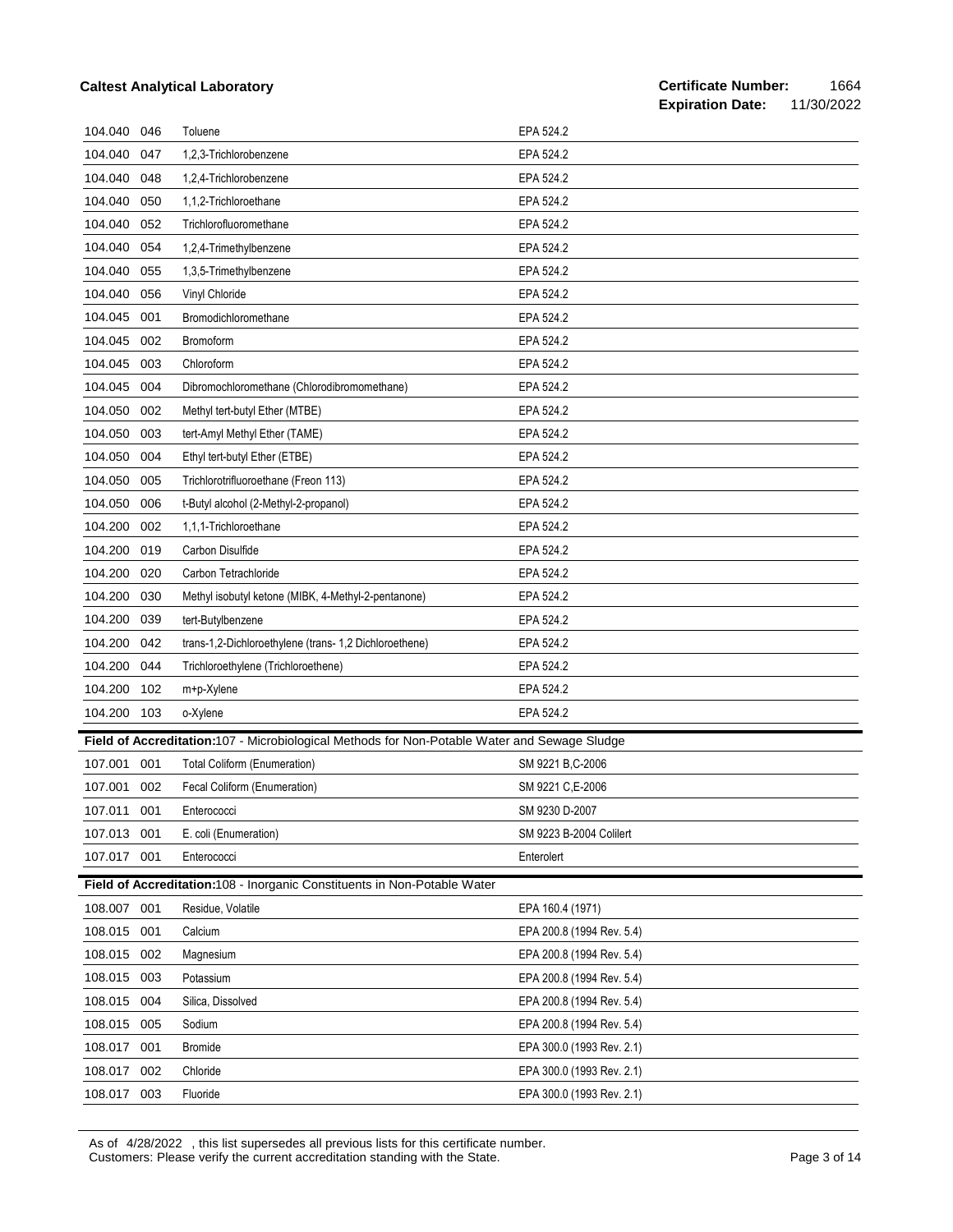| 108.017 004 |     | Nitrate (as N)                                                              | EPA 300.0 (1993 Rev. 2.1) |
|-------------|-----|-----------------------------------------------------------------------------|---------------------------|
| 108.017     | 008 | Sulfate (as SO4)                                                            | EPA 300.0 (1993 Rev. 2.1) |
| 108.033     | 001 | Nitrate-Nitrite (as N)                                                      | EPA 353.2 (1993 Rev. 2.0) |
| 108.045     | 001 | Chemical Oxygen Demand                                                      | EPA 410.4 (1993 Rev. 2.0) |
| 108.053     | 001 | Oil & Grease, Total Recoverable                                             | EPA 1664 A                |
| 108.055     | 001 | Color                                                                       | SM 2120 B-2011            |
| 108.059     | 001 | Turbidity                                                                   | SM 2130 B-2011            |
| 108.063     | 001 | Alkalinity                                                                  | SM 2320 B-2011            |
| 108.065     | 001 | Hardness (Calculation)                                                      | SM 2340 B-2011            |
| 108.067     | 001 | Hardness                                                                    | SM 2340 C-2011            |
| 108.069     | 001 | Specific Conductance                                                        | SM 2510 B-2011            |
| 108.071     | 001 | Residue, Total                                                              | SM 2540 B-2011            |
| 108.073     | 001 | Residue, Filterable TDS                                                     | SM 2540 C-2011            |
| 108.075     | 001 | Residue, Non-filterable TSS                                                 | SM 2540 D-2011            |
| 108.077     | 001 | Residue, Volatile                                                           | SM 2540 E-2011            |
| 108.079     | 001 | Residue, Settleable                                                         | SM 2540 F-2011            |
| 108.103     | 001 | Chlorine, Total Residual                                                    | SM 4500-CI B-2011         |
| 108.114 001 |     | Chlorine, Total Residual                                                    | SM 4500-CI G-2011         |
| 108.114     | 002 | Chlorine, Free                                                              | SM 4500-CI G-2011         |
| 108.125 001 |     | Cyanide, Total                                                              | SM 4500-CN E-2011         |
| 108.137     | 001 | Hydrogen Ion (pH)                                                           | SM 4500-H+ B-2011         |
| 108.139     | 001 | Ammonia (as N)                                                              | SM 4500-NH3 C-2011        |
| 108.139     | 002 | Kjeldahl Nitrogen, Total (as N)                                             | SM 4500-NH3 C-2011        |
| 108.147     | 001 | Ammonia (as N)                                                              | SM 4500-NH3 G-2011        |
| 108.153     | 001 | Nitrite (as N)                                                              | SM 4500-NO2 B-2011        |
| 108.159     | 001 | Nitrate-Nitrite (as N)                                                      | SM 4500-NO3 F-2011        |
| 108.173     | 001 | Oxygen, Dissolved                                                           | SM 4500-O G-2011          |
| 108.175     | 001 | Phosphate, Ortho (as P)                                                     | SM 4500-P E-2011          |
| 108.175     | 002 | Phosphorus, Total                                                           | SM 4500-P E-2011          |
| 108.177 002 |     | Phosphorus, Total                                                           | SM 4500-P F-2011          |
| 108.201 001 |     | Sulfide (as S)                                                              | SM 4500-S D-2011          |
| 108.207     | 001 | Biochemical Oxygen Demand                                                   | SM 5210 B-2011            |
| 108.207     | 002 | Carbonaceous BOD                                                            | SM 5210 B-2011            |
| 108.213     | 001 | Chemical Oxygen Demand                                                      | SM 5220 D-2011            |
| 108.215     | 001 | Organic Carbon-Total (TOC)                                                  | SM 5310 B-2011            |
| 108.225 001 |     | Surfactants                                                                 | SM 5540 C-2011            |
|             |     | Field of Accreditation:109 - Metals and Trace Elements in Non-Potable Water |                           |
| 109.625     | 001 | Aluminum                                                                    | EPA 200.8 (1994 Rev. 5.4) |
| 109.625     | 002 | Antimony                                                                    | EPA 200.8 (1994 Rev. 5.4) |
| 109.625     | 003 | Arsenic                                                                     | EPA 200.8 (1994 Rev. 5.4) |
| 109.625     | 004 | <b>Barium</b>                                                               | EPA 200.8 (1994 Rev. 5.4) |
| 109.625     | 005 | Beryllium                                                                   | EPA 200.8 (1994 Rev. 5.4) |

As of 4/28/2022 , this list supersedes all previous lists for this certificate number. Customers: Please verify the current accreditation standing with the State. Page 4 of 14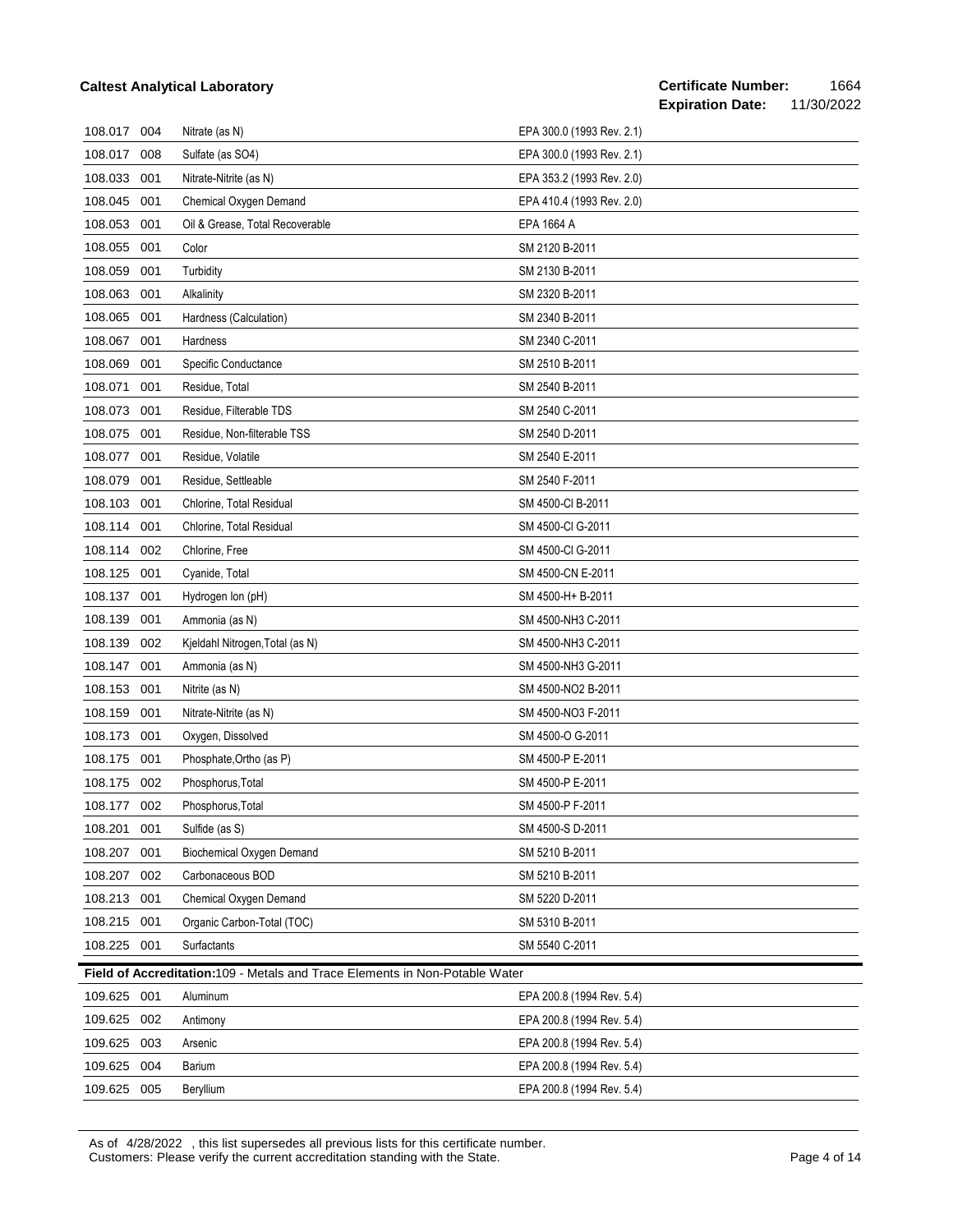| 109.625     | 006 | Boron                                                                           | EPA 200.8 (1994 Rev. 5.4) |
|-------------|-----|---------------------------------------------------------------------------------|---------------------------|
| 109.625     | 007 | Cadmium                                                                         | EPA 200.8 (1994 Rev. 5.4) |
| 109.625     | 008 | Chromium                                                                        | EPA 200.8 (1994 Rev. 5.4) |
| 109.625     | 009 | Cobalt                                                                          | EPA 200.8 (1994 Rev. 5.4) |
| 109.625     | 010 | Copper                                                                          | EPA 200.8 (1994 Rev. 5.4) |
| 109.625     | 012 | Iron                                                                            | EPA 200.8 (1994 Rev. 5.4) |
| 109.625     | 013 | Lead                                                                            | EPA 200.8 (1994 Rev. 5.4) |
| 109.625     | 014 | Manganese                                                                       | EPA 200.8 (1994 Rev. 5.4) |
| 109.625     | 015 | Molybdenum                                                                      | EPA 200.8 (1994 Rev. 5.4) |
| 109.625     | 016 | Nickel                                                                          | EPA 200.8 (1994 Rev. 5.4) |
| 109.625     | 017 | Selenium                                                                        | EPA 200.8 (1994 Rev. 5.4) |
| 109.625     | 018 | Silver                                                                          | EPA 200.8 (1994 Rev. 5.4) |
| 109.625     | 019 | Thallium                                                                        | EPA 200.8 (1994 Rev. 5.4) |
| 109.625     | 020 | Tin                                                                             | EPA 200.8 (1994 Rev. 5.4) |
| 109.625     | 021 | Titanium                                                                        | EPA 200.8 (1994 Rev. 5.4) |
| 109.625     | 022 | Vanadium                                                                        | EPA 200.8 (1994 Rev. 5.4) |
| 109.625     | 023 | Zinc                                                                            | EPA 200.8 (1994 Rev. 5.4) |
| 109.635 001 |     | Mercury                                                                         | EPA 245.1 (1994 Rev. 3.0) |
| 109.657     | 001 | Mercury                                                                         | EPA 1631 E (2002)         |
| 109.685 002 |     | Chromium VI (Hexavalent Chromium)                                               | SM 3500-Cr B-2011         |
|             |     | Field of Accreditation:110 - Volatile Organic Constituents in Non-Potable Water |                           |
| 110.040 001 |     | Acetone                                                                         | EPA 624.1                 |
| 110.040     | 003 | Acrolein                                                                        | EPA 624.1                 |
| 110.040     | 004 | Acrylonitrile                                                                   | EPA 624.1                 |
| 110.040     | 005 | Benzene                                                                         | EPA 624.1                 |
| 110.040     | 006 | Bromodichloromethane                                                            | EPA 624.1                 |
| 110.040     | 007 | <b>Bromoform</b>                                                                | EPA 624.1                 |
| 110.040     | 008 | Bromomethane (Methyl Bromide)                                                   | EPA 624.1                 |
| 110.040     | 009 | t-Butyl alcohol (2-Methyl-2-propanol)                                           | EPA 624.1                 |
| 110.040 010 |     | Carbon Tetrachloride                                                            | EPA 624.1                 |
| 110.040     | 011 | Chlorobenzene                                                                   | EPA 624.1                 |
| 110.040     | 012 | Chloroethane                                                                    | EPA 624.1                 |
| 110.040     | 013 | 2-Chloroethyl vinyl Ether                                                       | EPA 624.1                 |
| 110.040     | 014 | Chloroform                                                                      | EPA 624.1                 |
| 110.040     | 015 | Chloromethane (Methyl Chloride)                                                 | EPA 624.1                 |
| 110.040     | 016 | Dibromochloromethane (Chlorodibromomethane)                                     | EPA 624.1                 |
| 110.040     | 017 | 1,2-Dichlorobenzene                                                             | EPA 624.1                 |
| 110.040     | 018 | 1,3-Dichlorobenzene                                                             | EPA 624.1                 |
| 110.040     | 019 | 1,4-Dichlorobenzene                                                             | EPA 624.1                 |
| 110.040     | 020 | 1,1-Dichloroethane                                                              | EPA 624.1                 |
| 110.040     | 021 | 1,2-Dichloroethane (Ethylene Dichloride)                                        | EPA 624.1                 |
| 110.040     | 022 | 1,1-Dichloroethylene (1,1-Dichloroethene)                                       | EPA 624.1                 |

As of 4/28/2022 , this list supersedes all previous lists for this certificate number. Customers: Please verify the current accreditation standing with the State. Page 5 of 14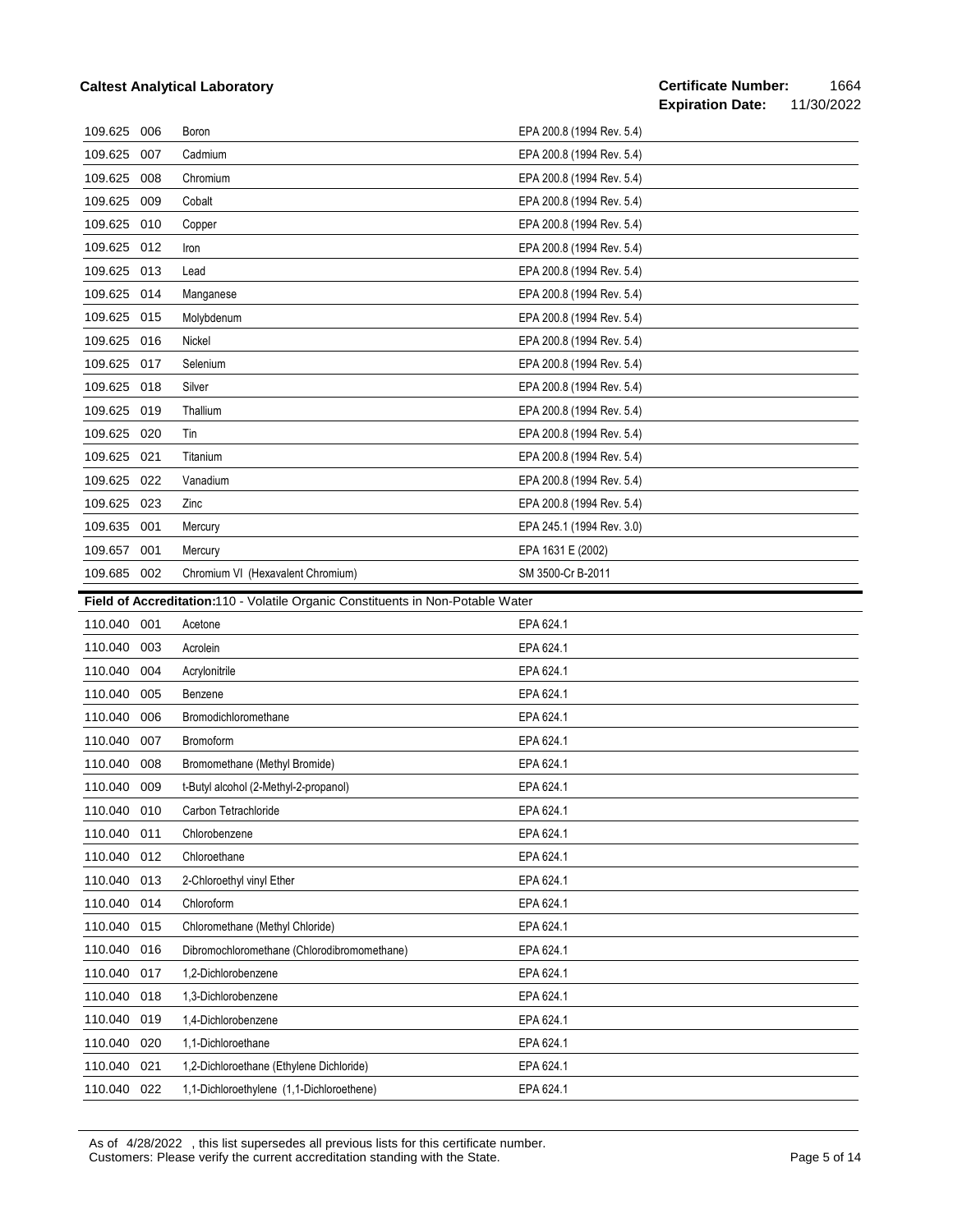| 110.040                                                                              | 023 | trans-1,2-Dichloroethylene (trans- 1,2 Dichloroethene)      | EPA 624.1 |  |
|--------------------------------------------------------------------------------------|-----|-------------------------------------------------------------|-----------|--|
| 110.040                                                                              | 024 | 1,2-Dichloropropane                                         | EPA 624.1 |  |
| 110.040                                                                              | 025 | cis-1,3-Dichloropropylene (cis 1,3 Dichloropropene)         | EPA 624.1 |  |
| 110.040                                                                              | 026 | trans-1,3-Dichloropropylene (trans-1,3 Dichloropropene)     | EPA 624.1 |  |
| 110.040                                                                              | 027 | Ethanol                                                     | EPA 624.1 |  |
| 110.040                                                                              | 029 | Ethylbenzene                                                | EPA 624.1 |  |
| 110.040                                                                              | 031 | Methylene Chloride (Dichloromethane)                        | EPA 624.1 |  |
| 110.040                                                                              | 032 | 4-Methyl-2-pentanone (Methyl Isobutyl Ketone)               | EPA 624.1 |  |
| 110.040                                                                              | 034 | 1,1,2,2-Tetrachloroethane                                   | EPA 624.1 |  |
| 110.040                                                                              | 035 | Tetrachloroethylene (Tetrachloroethene)                     | EPA 624.1 |  |
| 110.040                                                                              | 036 | Tetrahydrofuran                                             | EPA 624.1 |  |
| 110.040                                                                              | 037 | Toluene                                                     | EPA 624.1 |  |
| 110.040                                                                              | 038 | 1,1,1-Trichloroethane                                       | EPA 624.1 |  |
| 110.040                                                                              | 039 | 1,1,2-Trichloroethane                                       | EPA 624.1 |  |
| 110.040                                                                              | 040 | Trichloroethylene (Trichloroethene)                         | EPA 624.1 |  |
| 110.040                                                                              | 041 | Vinyl Chloride                                              | EPA 624.1 |  |
| 110.040                                                                              | 043 | o-Xylene                                                    | EPA 624.1 |  |
| 110.040                                                                              | 045 | Trichlorofluoromethane                                      | EPA 624.1 |  |
| 110.040                                                                              | 046 | m+p-Xylene                                                  | EPA 624.1 |  |
| 110.040 047                                                                          |     | 2-Butanone (MEK)                                            | EPA 624.1 |  |
| Field of Accreditation:111 - Semi-volatile Organic Constituents in Non-Potable Water |     |                                                             |           |  |
|                                                                                      |     |                                                             |           |  |
| 111.160                                                                              | 001 | Acenaphthene                                                | EPA 625.1 |  |
| 111.160                                                                              | 002 | Acenaphthylene                                              | EPA 625.1 |  |
| 111.160                                                                              | 003 | Anthracene                                                  | EPA 625.1 |  |
| 111.160                                                                              | 004 | Benzidine                                                   | EPA 625.1 |  |
| 111.160                                                                              | 005 | Benzo(a)anthracene                                          | EPA 625.1 |  |
| 111.160                                                                              | 006 | Benzo(a)pyrene                                              | EPA 625.1 |  |
| 111.160                                                                              | 007 | Benzo(b)fluoranthene                                        | EPA 625.1 |  |
| 111.160                                                                              | 008 | Benzo(g,h,i)perylene                                        | EPA 625.1 |  |
| 111.160                                                                              | 009 | Benzo(k)fluoranthene                                        | EPA 625.1 |  |
| 111.160 010                                                                          |     | Bis(2-chloroethoxy) Methane                                 | EPA 625.1 |  |
| 111.160                                                                              | 011 | Bis(2-chloroethyl) Ether                                    | EPA 625.1 |  |
| 111.160                                                                              | 012 | bis(2-Chloroisopropyl) ether (2,2'-Oxybis[1-chloropropane]) | EPA 625.1 |  |
| 111.160                                                                              | 013 | Bis(2-ethylhexyl)phthalate (Di(2-ethylhexyl) phthalate)     | EPA 625.1 |  |
| 111.160                                                                              | 014 | 4-Bromophenyl Phenyl Ether                                  | EPA 625.1 |  |
| 111.160                                                                              | 015 | <b>Butyl Benzyl Phthalate</b>                               | EPA 625.1 |  |
| 111.160                                                                              | 016 | 2-Chloronaphthalene                                         | EPA 625.1 |  |
| 111.160                                                                              | 017 | 4-Chlorophenyl Phenyl Ether                                 | EPA 625.1 |  |
| 111.160                                                                              | 018 | Chrysene                                                    | EPA 625.1 |  |
| 111.160                                                                              | 019 | Dibenz(a,h)anthracene                                       | EPA 625.1 |  |
| 111.160                                                                              | 020 | 3,3'-Dichlorobenzidine                                      | EPA 625.1 |  |

As of 4/28/2022 , this list supersedes all previous lists for this certificate number. Customers: Please verify the current accreditation standing with the State. Page 6 of 14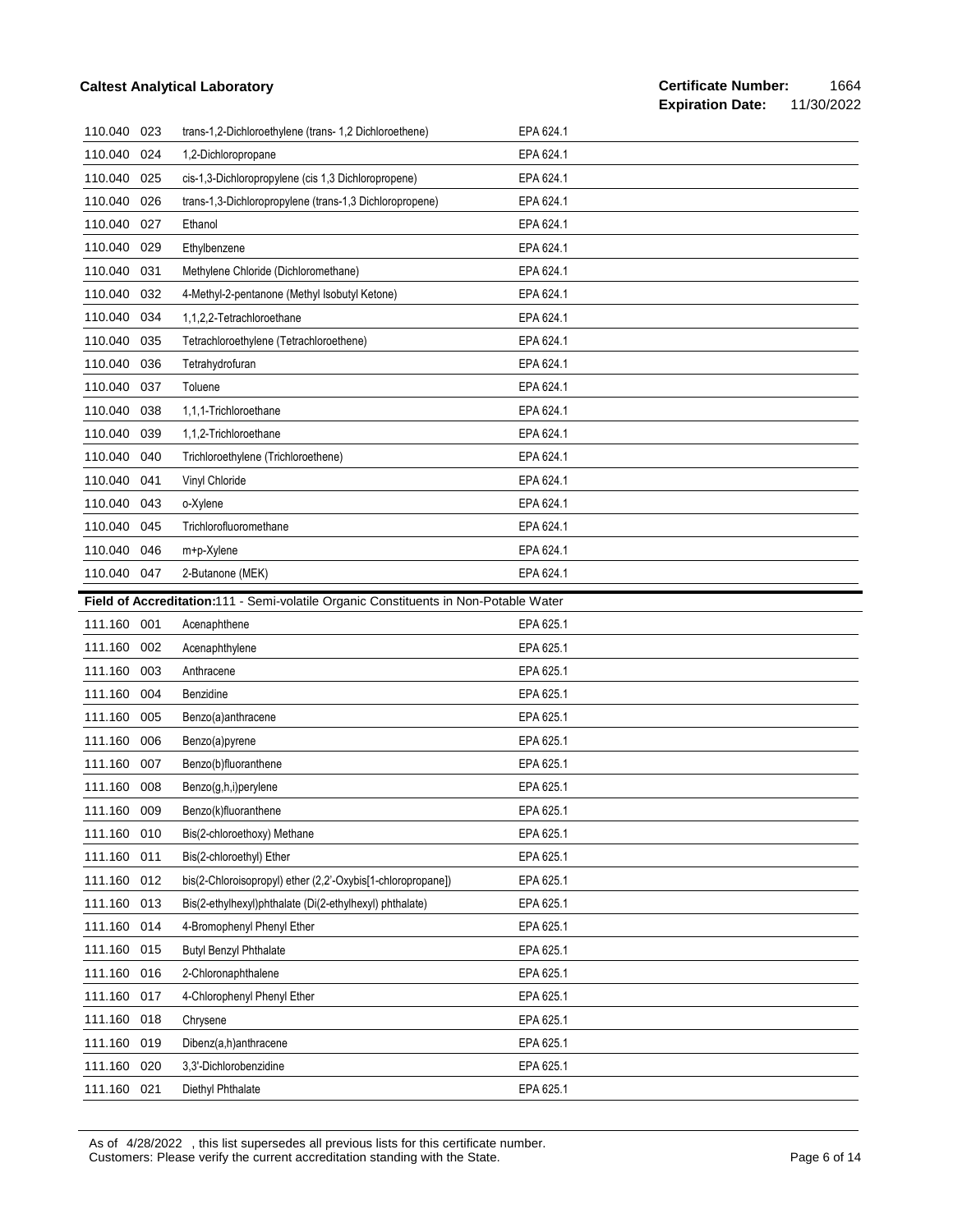| 111.160 022 |     | Dimethyl Phthalate         | EPA 625.1 |
|-------------|-----|----------------------------|-----------|
| 111.160     | 023 | Di-n-butyl Phthalate       | EPA 625.1 |
| 111.160     | 024 | 2,4-Dinitrotoluene         | EPA 625.1 |
| 111.160     | 025 | 2,6-Dinitrotoluene         | EPA 625.1 |
| 111.160     | 026 | Di-n-octyl Phthalate       | EPA 625.1 |
| 111.160     | 027 | Fluoranthene               | EPA 625.1 |
| 111.160     | 028 | Fluorene                   | EPA 625.1 |
| 111.160     | 029 | Hexachlorobenzene          | EPA 625.1 |
| 111.160     | 030 | Hexachlorobutadiene        | EPA 625.1 |
| 111.160     | 031 | Hexachloroethane           | EPA 625.1 |
| 111.160     | 032 | Indeno(1,2,3-c,d)pyrene    | EPA 625.1 |
| 111.160     | 033 | Isophorone                 | EPA 625.1 |
| 111.160     | 034 | Naphthalene                | EPA 625.1 |
| 111.160     | 035 | Nitrobenzene               | EPA 625.1 |
| 111.160     | 036 | N-nitroso-di-n-propylamine | EPA 625.1 |
| 111.160     | 037 | Phenanthrene               | EPA 625.1 |
| 111.160     | 038 | Pyrene                     | EPA 625.1 |
| 111.160     | 039 | 1,2,4-Trichlorobenzene     | EPA 625.1 |
| 111.160     | 040 | 4-Chloro-3-methylphenol    | EPA 625.1 |
| 111.160     | 041 | 2-Chlorophenol             | EPA 625.1 |
| 111.160     | 042 | 2,4-Dichlorophenol         | EPA 625.1 |
| 111.160     | 043 | 2,4-Dimethylphenol         | EPA 625.1 |
| 111.160     | 044 | 2,4-Dinitrophenol          | EPA 625.1 |
| 111.160     | 045 | 2-Methyl-4,6-dinitrophenol | EPA 625.1 |
| 111.160     | 046 | 2-Nitrophenol              | EPA 625.1 |
| 111.160     | 047 | 4-Nitrophenol              | EPA 625.1 |
| 111.160     | 048 | Pentachlorophenol          | EPA 625.1 |
| 111.160     | 049 | Phenol                     | EPA 625.1 |
| 111.160     | 050 | 2,4,6-Trichlorophenol      | EPA 625.1 |
| 111.160 051 |     | Alachlor                   | EPA 625.1 |
| 111.160 052 |     | Aldrin                     | EPA 625.1 |
| 111.160     | 053 | Ametryn                    | EPA 625.1 |
| 111.160     | 054 | Atraton                    | EPA 625.1 |
| 111.160     | 055 | Atrazine                   | EPA 625.1 |
| 111.160     | 056 | Azinphos Methyl            | EPA 625.1 |
| 111.160     | 058 | alpha-BHC                  | EPA 625.1 |
| 111.160     | 059 | beta-BHC                   | EPA 625.1 |
| 111.160     | 060 | delta-BHC                  | EPA 625.1 |
| 111.160     | 061 | gamma-BHC (Lindane)        | EPA 625.1 |
| 111.160     | 062 | <b>Bromacil</b>            | EPA 625.1 |
| 111.160     | 064 | Butachlor                  | EPA 625.1 |
| 111.160 069 |     | Chlordane                  | EPA 625.1 |

As of 4/28/2022 , this list supersedes all previous lists for this certificate number. Customers: Please verify the current accreditation standing with the State. Page 7 of 14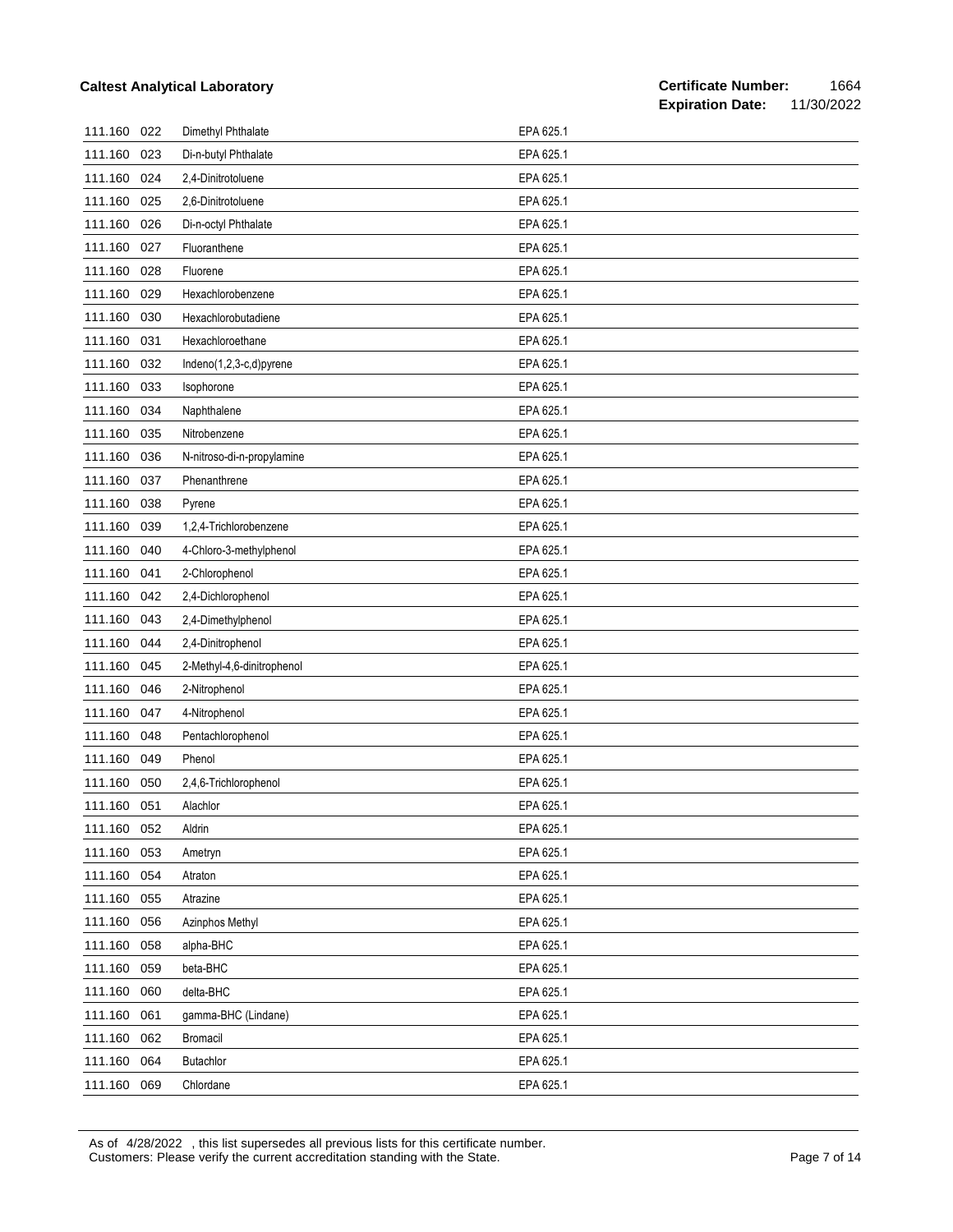| 111.160 073 |     | Chlorpyrifos              | EPA 625.1 |
|-------------|-----|---------------------------|-----------|
| 111.160     | 074 | Cyanazine                 | EPA 625.1 |
| 111.160     | 075 | <b>DCPA</b>               | EPA 625.1 |
| 111.160     | 076 | 4,4'-DDD                  | EPA 625.1 |
| 111.160     | 077 | 4,4'-DDE                  | EPA 625.1 |
| 111.160     | 078 | 4,4'-DDT                  | EPA 625.1 |
| 111.160     | 079 | Demeton-O                 | EPA 625.1 |
| 111.160     | 080 | Demeton-S                 | EPA 625.1 |
| 111.160     | 081 | Diazinon                  | EPA 625.1 |
| 111.160     | 082 | Dichlorvos (DDVP)         | EPA 625.1 |
| 111.160     | 083 | Dieldrin                  | EPA 625.1 |
| 111.160     | 085 | Disulfoton                | EPA 625.1 |
| 111.160     | 086 | Endosulfan I              | EPA 625.1 |
| 111.160     | 087 | Endosulfan II             | EPA 625.1 |
| 111.160     | 088 | Endosulfan Sulfate        | EPA 625.1 |
| 111.160     | 089 | Endrin                    | EPA 625.1 |
| 111.160     | 090 | Endrin Aldehyde           | EPA 625.1 |
| 111.160     | 091 | Ethion                    | EPA 625.1 |
| 111.160     | 092 | Ethoprop                  | EPA 625.1 |
| 111.160     | 094 | Fenthion                  | EPA 625.1 |
| 111.160     | 095 | Fensulfothion             | EPA 625.1 |
| 111.160     | 096 | Heptachlor                | EPA 625.1 |
| 111.160     | 097 | Heptachlor Epoxide        | EPA 625.1 |
| 111.160     | 098 | Hexachlorocyclopentadiene | EPA 625.1 |
| 111.160     | 099 | Isodrin                   | EPA 625.1 |
| 111.160     | 100 | Malathion                 | EPA 625.1 |
| 111.160     | 101 | Merphos                   | EPA 625.1 |
| 111.160     | 102 | Methoxychlor              | EPA 625.1 |
| 111.160     | 103 | Metribuzin                | EPA 625.1 |
| 111.160 104 |     | Mevinphos                 | EPA 625.1 |
| 111.160 106 |     | Mirex                     | EPA 625.1 |
| 111.160     | 107 | Naled                     | EPA 625.1 |
| 111.160     | 108 | N-nitrosodimethylamine    | EPA 625.1 |
| 111.160     | 110 | N-nitrosodiphenylamine    | EPA 625.1 |
| 111.160     | 112 | Parathion Methyl          | EPA 625.1 |
| 111.160     | 115 | PCB-1016 (Aroclor-1016)   | EPA 625.1 |
| 111.160     | 116 | PCB-1221 (Aroclor-1221)   | EPA 625.1 |
| 111.160     | 117 | PCB-1232 (Aroclor-1232)   | EPA 625.1 |
| 111.160     | 118 | PCB-1242 (Aroclor-1242)   | EPA 625.1 |
| 111.160     | 119 | PCB-1248 (Aroclor-1248)   | EPA 625.1 |
| 111.160     | 120 | PCB-1254 (Aroclor-1254)   | EPA 625.1 |
| 111.160     | 121 | PCB-1260 (Aroclor-1260)   | EPA 625.1 |

As of 4/28/2022 , this list supersedes all previous lists for this certificate number. Customers: Please verify the current accreditation standing with the State. Page 8 of 14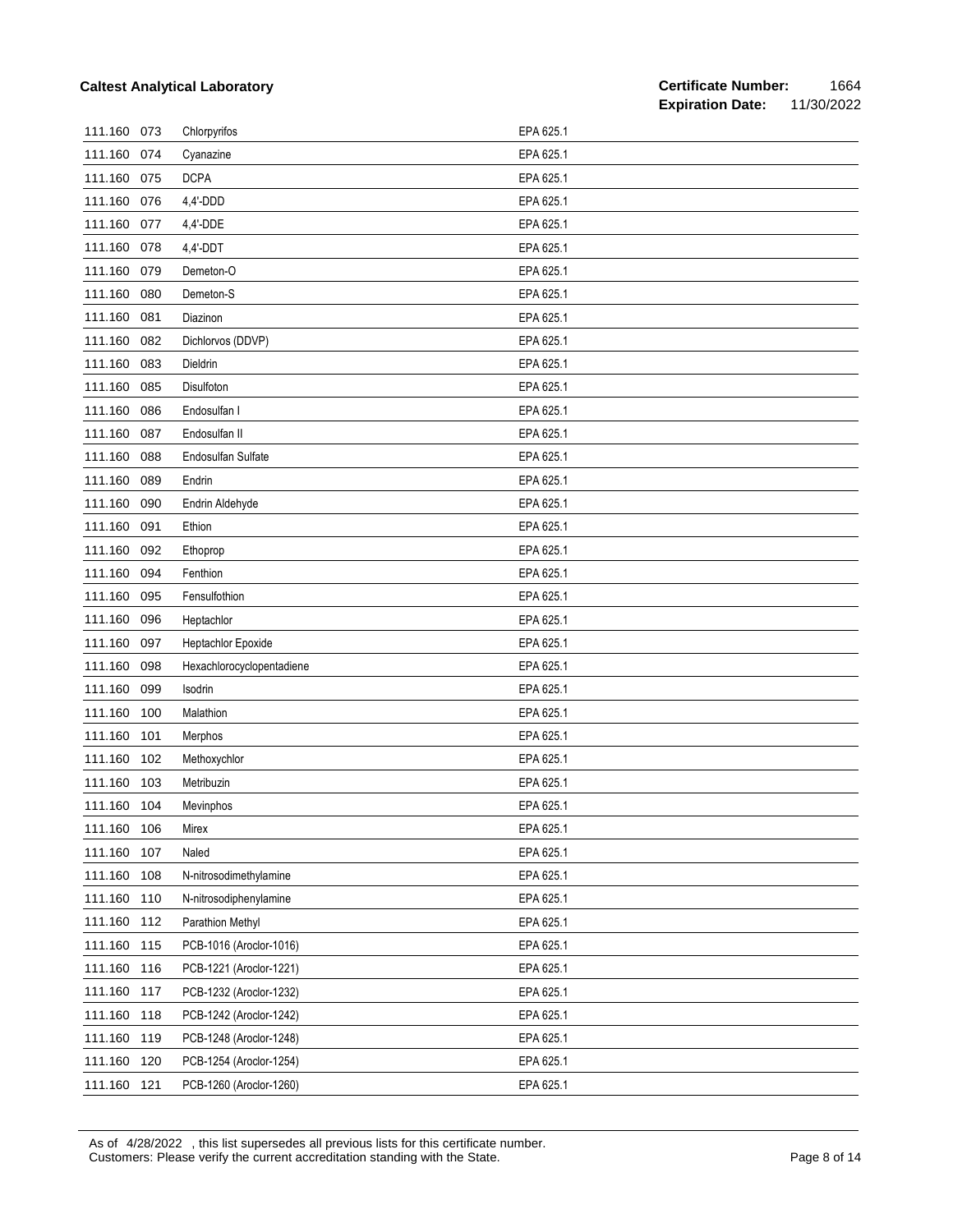| 111.160     | 122 | Phorate                        | EPA 625.1 |
|-------------|-----|--------------------------------|-----------|
| 111.160     | 123 | Phosmet                        | EPA 625.1 |
| 111.160     | 124 | Prometon                       | EPA 625.1 |
| 111.160     | 125 | Prometryn                      | EPA 625.1 |
| 111.160     | 127 | Propachlor                     | EPA 625.1 |
| 111.160     | 128 | Propazine                      | EPA 625.1 |
| 111.160     | 129 | Simazine                       | EPA 625.1 |
| 111.160     | 130 | Stirophos (Tetrachlorovinphos) | EPA 625.1 |
| 111.160     | 135 | Terbutryn                      | EPA 625.1 |
| 111.160     | 136 | Toxaphene                      | EPA 625.1 |
| 111.160     | 138 | Trifluralin                    | EPA 625.1 |
| 111.160     | 140 | Carbazole                      | EPA 625.1 |
| 111.160     | 141 | o-Cresol                       | EPA 625.1 |
| 111.160     | 143 | 1,2-Diphenylhydrazine          | EPA 625.1 |
| 111.160     | 145 | Pyridine                       | EPA 625.1 |
| 111.160     | 146 | Biphenyl (1,1'-biphenyl)       | EPA 625.1 |
| 111.160     | 147 | m+p-Cresol                     | EPA 625.1 |
| 111.160     | 148 | 2-Methylnaphthalene            | EPA 625.1 |
| 111.160     | 149 | 1-Methylphenanthrene           | EPA 625.1 |
| 111.160     | 150 | Perylene                       | EPA 625.1 |
| 111.160     | 151 | 2,4,5-Trichlorophenol          | EPA 625.1 |
| 111.160     | 901 | <b>Bifenthrin</b>              | EPA 625.1 |
| 111.160     | 902 | Cyfluthrin                     | EPA 625.1 |
| 111.160     | 903 | Cypermethrin                   | EPA 625.1 |
| 111.160     | 904 | Esfenvalerate                  | EPA 625.1 |
| 111.160     | 905 | Lambda-Cyhalothrin             | EPA 625.1 |
| 111.160     | 906 | Permethrin (total)             | EPA 625.1 |
| 111.210     | 002 | Barban                         | EPA 632   |
| 111.210     | 003 | Carbaryl (Sevin)               | EPA 632   |
| 111.210 004 |     | Carbofuran (Furadan)           | EPA 632   |
| 111.210 005 |     | Chloropropham                  | EPA 632   |
| 111.210 006 |     | Diuron                         | EPA 632   |
| 111.210 007 |     | Fenuron                        | EPA 632   |
| 111.210     | 009 | Linuron                        | EPA 632   |
| 111.210 010 |     | Methiocarb (Mesurol)           | EPA 632   |
| 111.210 011 |     | Methomyl (Lannate)             | EPA 632   |
| 111.210 013 |     | Monuron                        | EPA 632   |
| 111.210 015 |     | Neburon                        | EPA 632   |
| 111.210 016 |     | Propham                        | EPA 632   |
| 111.210 017 |     | Propoxur (Baygon)              | EPA 632   |
| 111.210 018 |     | Siduron                        | EPA 632   |
| 111.210 019 |     | Swep                           | EPA 632   |

As of 4/28/2022 , this list supersedes all previous lists for this certificate number. Customers: Please verify the current accreditation standing with the State. Page 9 of 14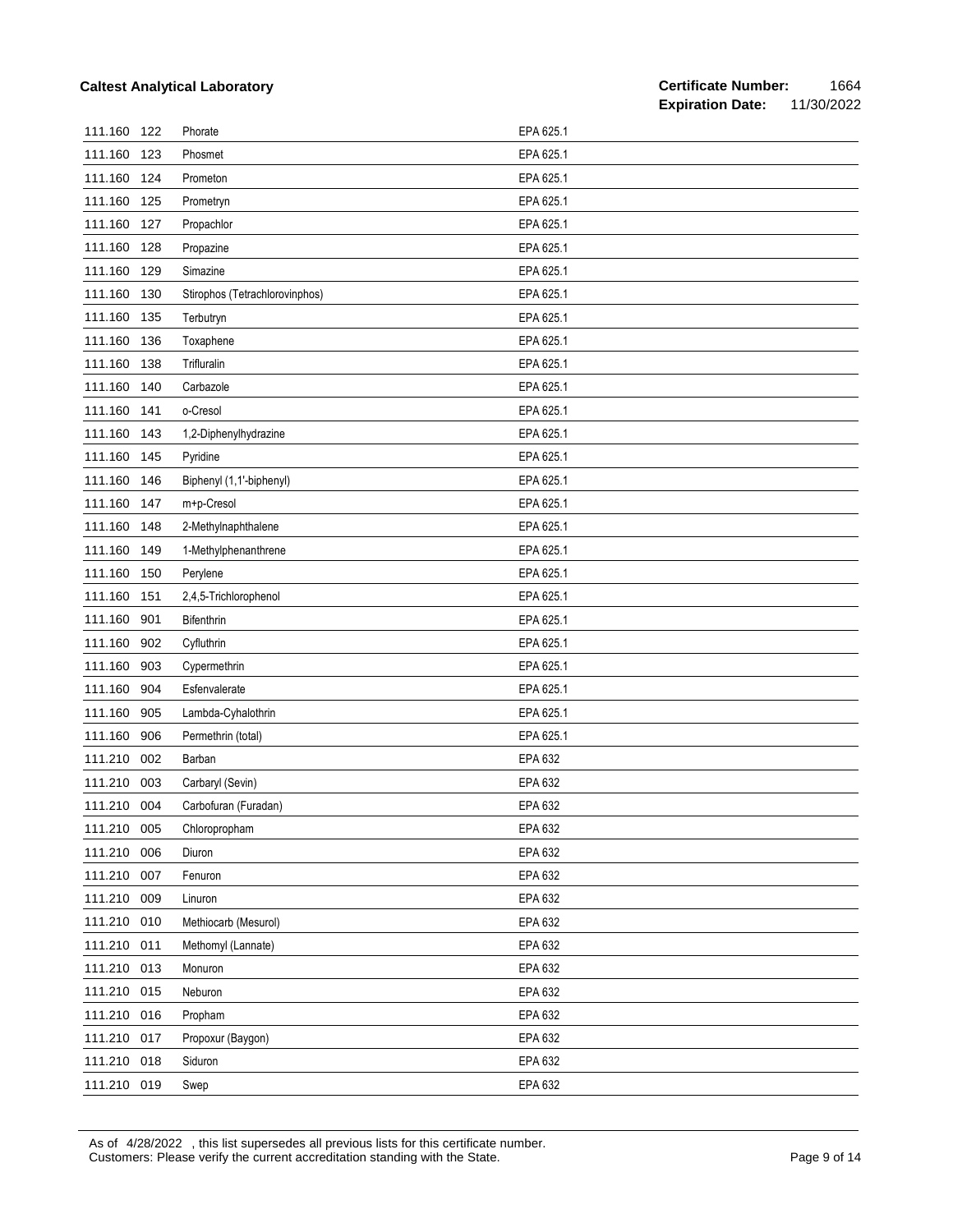| 111.210 901 |     | Imidacloprid                                                                                           | EPA 632                               |
|-------------|-----|--------------------------------------------------------------------------------------------------------|---------------------------------------|
|             |     | Field of Accreditation:114 - Inorganic Constituents in Hazardous Waste                                 |                                       |
| 114.335 001 |     | Aluminum                                                                                               | EPA 6020                              |
| 114.335     | 002 | Antimony                                                                                               | EPA 6020                              |
| 114.335     | 003 | Arsenic                                                                                                | EPA 6020                              |
| 114.335     | 004 | Barium                                                                                                 | EPA 6020                              |
| 114.335     | 005 | Beryllium                                                                                              | EPA 6020                              |
| 114.335     | 006 | Cadmium                                                                                                | EPA 6020                              |
| 114.335     | 007 | Chromium                                                                                               | EPA 6020                              |
| 114.335     | 008 | Cobalt                                                                                                 | EPA 6020                              |
| 114.335     | 009 | Copper                                                                                                 | EPA 6020                              |
| 114.335     | 010 | Lead                                                                                                   | EPA 6020                              |
| 114.335     | 011 | Manganese                                                                                              | EPA 6020                              |
| 114.335     | 012 | Nickel                                                                                                 | EPA 6020                              |
| 114.335 013 |     | Silver                                                                                                 | EPA 6020                              |
| 114.335     | 014 | Thallium                                                                                               | EPA 6020                              |
| 114.335     | 015 | Zinc                                                                                                   | EPA 6020                              |
| 114.335     | 016 | Molybdenum                                                                                             | EPA 6020                              |
| 114.335     | 017 | Selenium                                                                                               | EPA 6020                              |
| 114.335     | 018 | Vanadium                                                                                               | EPA 6020                              |
| 114.535     | 001 | Mercury                                                                                                | EPA 7471 A                            |
|             |     |                                                                                                        |                                       |
| 114.705 001 |     | Cyanide, Total                                                                                         | EPA 9012 A                            |
|             |     | Field of Accreditation:115 - Leaching/Extraction Tests and Physical Characteristics of Hazardous Waste |                                       |
| 115.055     | 001 | Waste Extraction Test (WET)                                                                            | CCR Chapter11, Article 5, Appendix II |
| 115.085     | 001 | Toxicity Characteristic Leaching Procedure (TCLP)                                                      | EPA 1311                              |
| 115.095     | 001 | Synthetic Precipitation Leaching Procedure (SPLP)                                                      | EPA 1312                              |
| 115.135 001 |     | Corrosivity - pH Determination                                                                         | EPA 9045 C                            |
|             |     | Field of Accreditation:117 - Semi-volatile Organic Chemistry of Hazardous Waste                        |                                       |
| 117.435 001 |     | Acenaphthene                                                                                           | EPA 8270 C                            |
|             |     | 117.435 002 Acenaphthylene                                                                             | EPA 8270 C                            |
| 117.435     | 003 | Aniline                                                                                                | EPA 8270 C                            |
| 117.435     | 004 | Anthracene                                                                                             | EPA 8270 C                            |
| 117.435     | 005 | Benzidine                                                                                              | EPA 8270 C                            |
| 117.435     | 006 | Benzoic Acid                                                                                           | EPA 8270 C                            |
| 117.435     | 007 | Benzo(a)anthracene                                                                                     | EPA 8270 C                            |
| 117.435     | 008 | Benzo(b)fluoranthene                                                                                   | EPA 8270 C                            |
| 117.435     | 009 | Benzo(k)fluoranthene                                                                                   | EPA 8270 C                            |
| 117.435     | 010 | Benzo(g,h,i)perylene                                                                                   | EPA 8270 C                            |
| 117.435     | 011 | Benzo(a)pyrene                                                                                         | EPA 8270 C                            |
| 117.435     | 012 | Benzyl Alcohol                                                                                         | EPA 8270 C                            |
| 117.435     | 013 | Bis(2-chloroethoxy) Methane                                                                            | EPA 8270 C                            |

As of 4/28/2022 , this list supersedes all previous lists for this certificate number. Customers: Please verify the current accreditation standing with the State. Customers: Please 10 of 14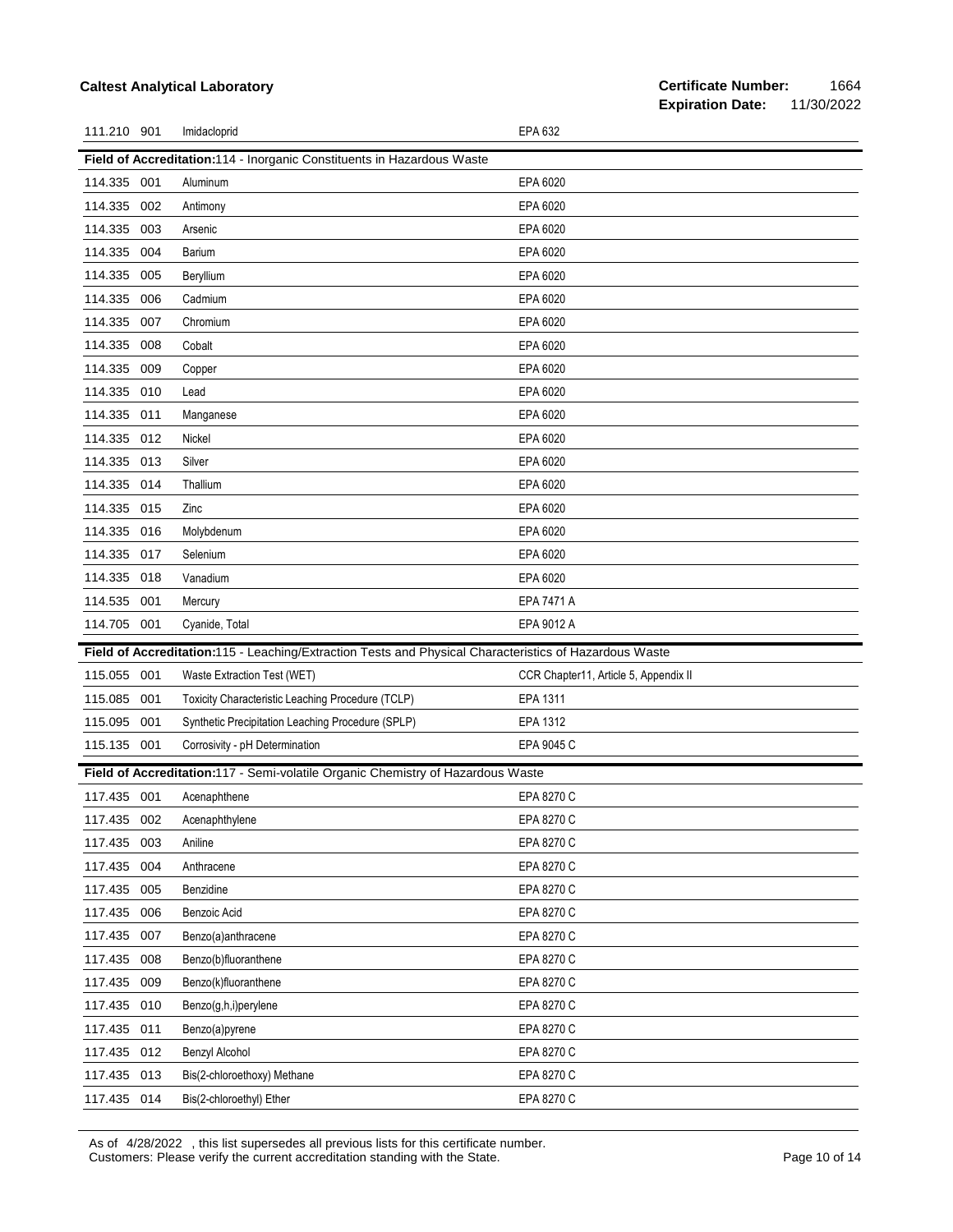| 117.435     | 015 | Bis(2-ethylhexyl)phthalate (Di(2-ethylhexyl) phthalate) | EPA 8270 C |
|-------------|-----|---------------------------------------------------------|------------|
| 117.435     | 016 | <b>Butyl Benzyl Phthalate</b>                           | EPA 8270 C |
| 117.435     | 017 | Chrysene                                                | EPA 8270 C |
| 117.435     | 018 | Dibenz(a,h)anthracene                                   | EPA 8270 C |
| 117.435     | 019 | Dibenzofuran                                            | EPA 8270 C |
| 117.435 020 |     | Di-n-butyl Phthalate                                    | EPA 8270 C |
| 117.435     | 021 | Diethyl Phthalate                                       | EPA 8270 C |
| 117.435     | 022 | Dimethyl Phthalate                                      | EPA 8270 C |
| 117.435     | 023 | Di-n-octyl Phthalate                                    | EPA 8270 C |
| 117.435 024 |     | Fluoranthene                                            | EPA 8270 C |
| 117.435     | 025 | Fluorene                                                | EPA 8270 C |
| 117.435     | 026 | Naphthalene                                             | EPA 8270 C |
| 117.435     | 027 | Nitrobenzene                                            | EPA 8270 C |
| 117.435     | 029 | Pentachlorophenol                                       | EPA 8270 C |
| 117.435     | 031 | 1,2-Dichlorobenzene                                     | EPA 8270 C |
| 117.435     | 032 | 1,3-Dichlorobenzene                                     | EPA 8270 C |
| 117.435     | 033 | 1,4-Dichlorobenzene                                     | EPA 8270 C |
| 117.435     | 034 | 2-Chloronaphthalene                                     | EPA 8270 C |
| 117.435     | 035 | 2-Chlorophenol                                          | EPA 8270 C |
| 117.435     | 036 | 2,4-Dichlorophenol                                      | EPA 8270 C |
| 117.435     | 037 | 2,4-Dimethylphenol                                      | EPA 8270 C |
| 117.435     | 038 | 2,4-Dinitrophenol                                       | EPA 8270 C |
| 117.435     | 039 | 2,4-Dinitrotoluene                                      | EPA 8270 C |
| 117.435     | 041 | 2,6-Dinitrotoluene                                      | EPA 8270 C |
| 117.435     | 042 | 2-Nitroaniline                                          | EPA 8270 C |
| 117.435     | 043 | 2-Nitrophenol                                           | EPA 8270 C |
| 117.435     | 044 | 3-Nitroaniline                                          | EPA 8270 C |
| 117.435     | 045 | 3,3'-Dichlorobenzidine                                  | EPA 8270 C |
| 117.435     | 046 | 4-Chloroaniline                                         | EPA 8270 C |
| 117.435 047 |     | 4-Chloro-3-methylphenol                                 | EPA 8270 C |
| 117.435 048 |     | 4-Bromophenyl Phenyl Ether                              | EPA 8270 C |
| 117.435 049 |     | 4-Chlorophenyl Phenyl Ether                             | EPA 8270 C |
| 117.435     | 050 | 4-Nitroaniline                                          | EPA 8270 C |
| 117.435 051 |     | 4-Nitrophenol                                           | EPA 8270 C |
| 117.435     | 088 | N-nitrosodimethylamine                                  | EPA 8270 C |
| 117.435     | 089 | N-nitrosodiphenylamine                                  | EPA 8270 C |
| 117.435     | 090 | N-nitroso-di-n-propylamine                              | EPA 8270 C |
| 117.435     | 091 | Indeno(1,2,3-c,d)pyrene                                 | EPA 8270 C |
| 117.435     | 092 | Isophorone                                              | EPA 8270 C |
| 117.435 093 |     | 2-Methylnaphthalene                                     | EPA 8270 C |
| 117.435     | 094 | Phenanthrene                                            | EPA 8270 C |
| 117.515 001 |     | Aldicarb (Temik)                                        | EPA 8321 A |

As of 4/28/2022 , this list supersedes all previous lists for this certificate number. Customers: Please verify the current accreditation standing with the State. Customers: Please 11 of 14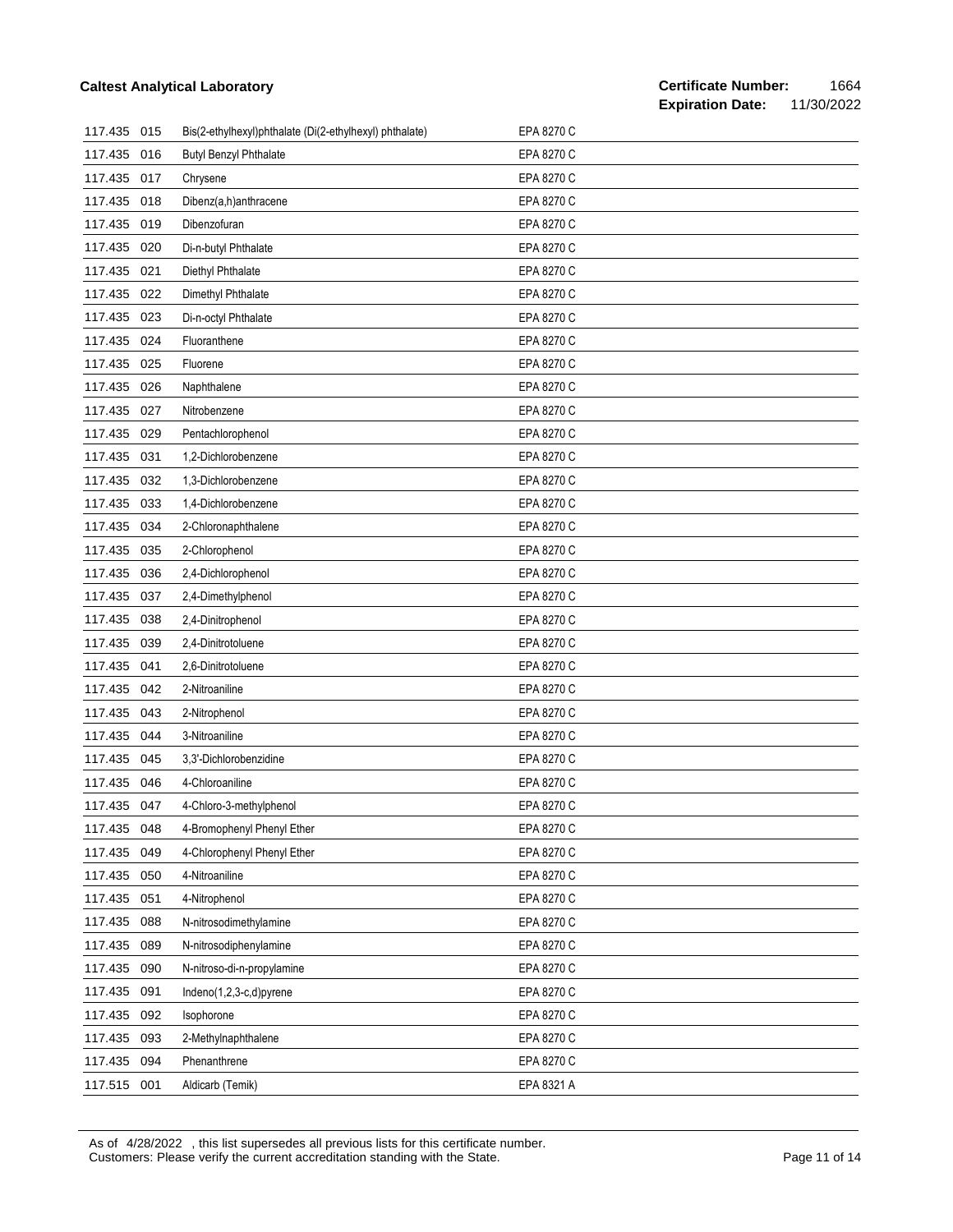| 117.515 004 |     | Carbaryl (Sevin)                                                                                            | EPA 8321 A                            |
|-------------|-----|-------------------------------------------------------------------------------------------------------------|---------------------------------------|
| 117.515 005 |     | Carbofuran (Furadan)                                                                                        | EPA 8321 A                            |
| 117.515     | 006 | Diuron                                                                                                      | EPA 8321 A                            |
| 117.515     | 007 | Methiocarb (Mesurol)                                                                                        | EPA 8321 A                            |
| 117.515     | 008 | Methomyl (Lannate)                                                                                          | EPA 8321 A                            |
| 117.515     | 009 | Oxamyl                                                                                                      | EPA 8321 A                            |
| 117.515     | 010 | Propham                                                                                                     | EPA 8321 A                            |
| 117.515 011 |     | Propoxur (Baygon)                                                                                           | EPA 8321 A                            |
|             |     | Field of Accreditation:126 - Microbiological Methods for Ambient Water                                      |                                       |
| 126.003     | 001 | <b>Total Coliform (Enumeration)</b>                                                                         | SM 9221 B, C-2006                     |
| 126.003     | 002 | Fecal Coliform (Enumeration)                                                                                | SM 9221 C,E-2006                      |
| 126.013     | 001 | Enterococci                                                                                                 | SM 9230 D-2007                        |
| 126.015     | 001 | E. coli (Enumeration)                                                                                       | SM 9223 B-2004 Colilert               |
| 126.019 001 |     | Enterococci                                                                                                 | Enterolert                            |
|             |     | Field of Accreditation:130 - Inorganic constituents in Hazardous waste (Matrix Aqueous)                     |                                       |
| 130.030 001 |     | Aluminum                                                                                                    | EPA 6020                              |
| 130.030     | 002 | Antimony                                                                                                    | EPA 6020                              |
| 130.030     | 003 | Arsenic                                                                                                     | EPA 6020                              |
| 130.030     | 004 | Barium                                                                                                      | EPA 6020                              |
| 130.030     | 005 | Beryllium                                                                                                   | EPA 6020                              |
| 130.030     | 006 | Cadmium                                                                                                     | EPA 6020                              |
| 130.030     | 007 | Chromium                                                                                                    | EPA 6020                              |
| 130.030     | 008 | Cobalt                                                                                                      | EPA 6020                              |
| 130.030     | 009 | Copper                                                                                                      | EPA 6020                              |
| 130.030     | 010 | Lead                                                                                                        | EPA 6020                              |
| 130.030     | 011 | Manganese                                                                                                   | EPA 6020                              |
| 130.030     | 012 | Nickel                                                                                                      | EPA 6020                              |
| 130.030     | 013 | Silver                                                                                                      | EPA 6020                              |
| 130.030     | 014 | Thallium                                                                                                    | EPA 6020                              |
| 130.030 015 |     | Zinc                                                                                                        | EPA 6020                              |
| 130.030 016 |     | Molybdenum                                                                                                  | EPA 6020                              |
| 130.030     | 017 | Selenium                                                                                                    | EPA 6020                              |
| 130.030     | 018 | Vanadium                                                                                                    | EPA 6020                              |
| 130.140     | 001 | Chromium VI (Hexavalent Chromium)                                                                           | EPA 7196 A                            |
| 130.250     | 001 | Mercury                                                                                                     | EPA 7470 A                            |
|             |     | Field of Accreditation:131 - Leaching/Extraction, Physical Chacterstics in Hazardous Waste (Matrix Aqueous) |                                       |
| 131.010 001 |     | Waste Extraction Test (WET)                                                                                 | CCR Chapter11, Article 5, Appendix II |
| 131.040     | 001 | Toxicity Characteristic Leaching Procedure (TCLP)                                                           | EPA 1311                              |
| 131.050     | 001 | Synthetic Precipitation Leaching Procedure (SPLP)                                                           | EPA 1312                              |
|             |     | Field of Accreditation:132 - Volatile Organic Compounds in Hazardous Waste (Matrix Aqueous)                 |                                       |
| 132.060     | 001 | Benzene                                                                                                     | EPA 8260 B                            |
| 132.060     | 002 | Bromobenzene                                                                                                | EPA 8260 B                            |

As of 4/28/2022 , this list supersedes all previous lists for this certificate number. Customers: Please verify the current accreditation standing with the State. Customers: Please 12 of 14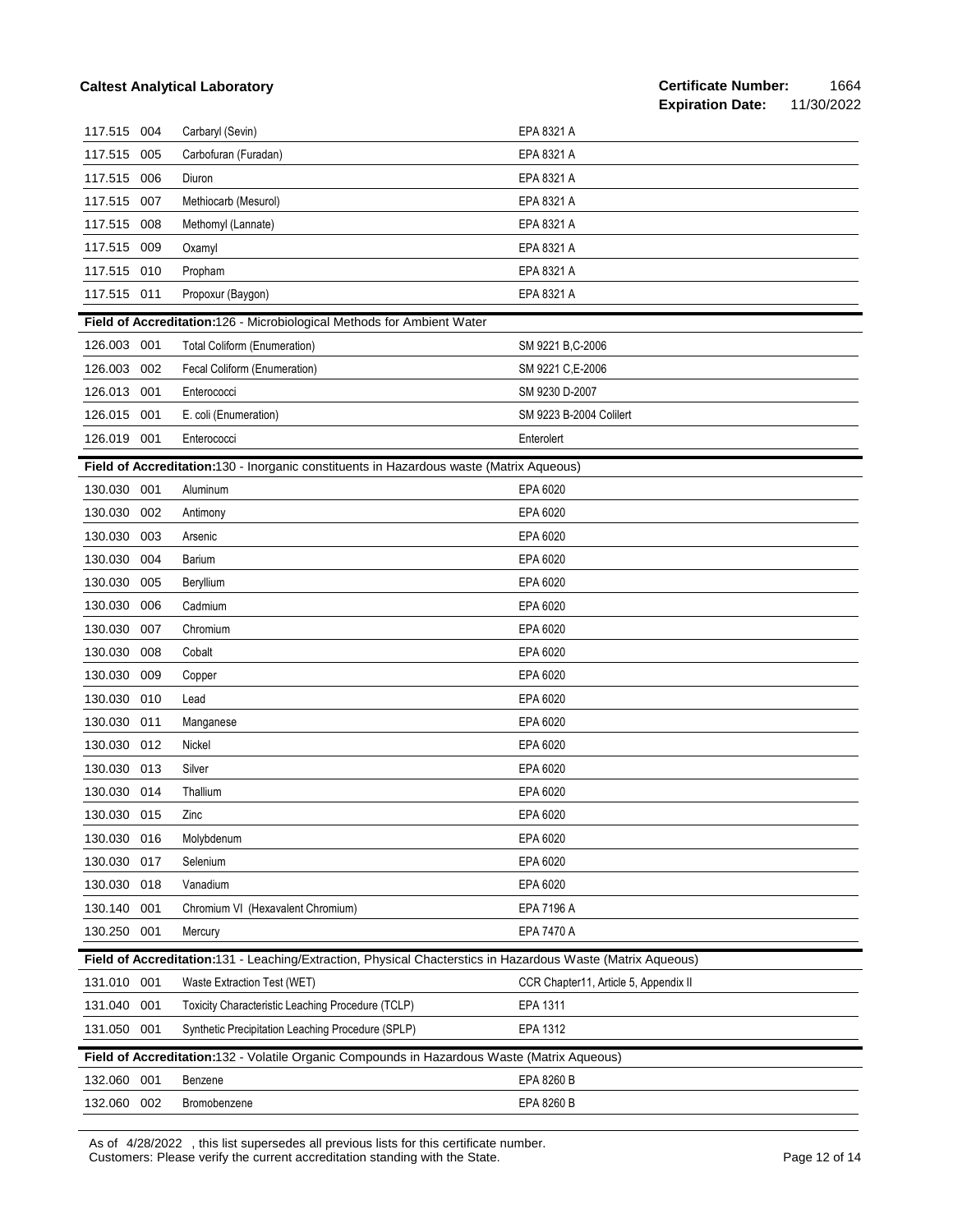| 132.060 | 003 | Bromochloromethane                                      | EPA 8260 B |
|---------|-----|---------------------------------------------------------|------------|
| 132.060 | 004 | Bromodichloromethane                                    | EPA 8260 B |
| 132.060 | 005 | <b>Bromoform</b>                                        | EPA 8260 B |
| 132.060 | 006 | Bromomethane (Methyl Bromide)                           | EPA 8260 B |
| 132.060 | 007 | n-Butylbenzene                                          | EPA 8260 B |
| 132.060 | 008 | sec-Butylbenzene                                        | EPA 8260 B |
| 132.060 | 009 | tert-Butylbenzene                                       | EPA 8260 B |
| 132.060 | 010 | Carbon Disulfide                                        | EPA 8260 B |
| 132.060 | 011 | Carbon Tetrachloride                                    | EPA 8260 B |
| 132.060 | 012 | Chlorobenzene                                           | EPA 8260 B |
| 132.060 | 013 | Chlorodibromomethane (Dibromochloromethane)             | EPA 8260 B |
| 132.060 | 014 | Chloroethane                                            | EPA 8260 B |
| 132.060 | 015 | Chloroform                                              | EPA 8260 B |
| 132.060 | 016 | Chloromethane (Methyl Chloride)                         | EPA 8260 B |
| 132.060 | 017 | Dibromomethane                                          | EPA 8260 B |
| 132.060 | 018 | Dichlorodifluoromethane (Freon 12)                      | EPA 8260 B |
| 132.060 | 019 | cis-1,2-Dichloroethylene (cis 1,2 Dichloroethene)       | EPA 8260 B |
| 132.060 | 020 | trans-1,2-Dichloroethylene (trans-1,2 Dichloroethene)   | EPA 8260 B |
| 132.060 | 021 | cis-1,3-Dichloropropylene (cis 1,3 Dichloropropene)     | EPA 8260 B |
| 132.060 | 022 | trans-1,3-Dichloropropylene (trans-1,3 Dichloropropene) | EPA 8260 B |
| 132.060 | 023 | Ethylbenzene                                            | EPA 8260 B |
| 132.060 | 024 | Hexachlorobutadiene                                     | EPA 8260 B |
| 132.060 | 025 | Methyl tert-butyl Ether (MTBE)                          | EPA 8260 B |
| 132.060 | 026 | Methylene Chloride (Dichloromethane)                    | EPA 8260 B |
| 132.060 | 027 | Naphthalene                                             | EPA 8260 B |
| 132.060 | 028 | Nitrobenzene                                            | EPA 8260 B |
| 132.060 | 029 | N-propylbenzene                                         | EPA 8260 B |
| 132.060 | 030 | Styrene                                                 | EPA 8260 B |
| 132.060 | 031 | Tetrachloroethylene (Tetrachloroethene)                 | EPA 8260 B |
| 132.060 | 032 | Toluene                                                 | EPA 8260 B |
| 132.060 | 033 | Trichloroethylene (Trichloroethene)                     | EPA 8260 B |
| 132.060 | 034 | Trichlorofluoromethane                                  | EPA 8260 B |
| 132.060 | 035 | Vinyl Chloride                                          | EPA 8260 B |
| 132.060 | 036 | m+p-Xylene                                              | EPA 8260 B |
| 132.060 | 037 | o-Xylene                                                | EPA 8260 B |
| 132.060 | 040 | 1,1-Dichloroethane                                      | EPA 8260 B |
| 132.060 | 041 | 1,1-Dichloroethylene (1,1-Dichloroethene)               | EPA 8260 B |
| 132.060 | 042 | 1,1,1-Trichloroethane                                   | EPA 8260 B |
| 132.060 | 043 | 1,1,1,2-Tetrachloroethane                               | EPA 8260 B |
| 132.060 | 044 | 1,1,2,2-Tetrachloroethane                               | EPA 8260 B |
| 132.060 | 045 | 1,1,2-Trichloroethane                                   | EPA 8260 B |
| 132.060 | 046 | 1,2-Dichlorobenzene                                     | EPA 8260 B |

As of 4/28/2022 , this list supersedes all previous lists for this certificate number. Customers: Please verify the current accreditation standing with the State. Customers: Please 13 of 14